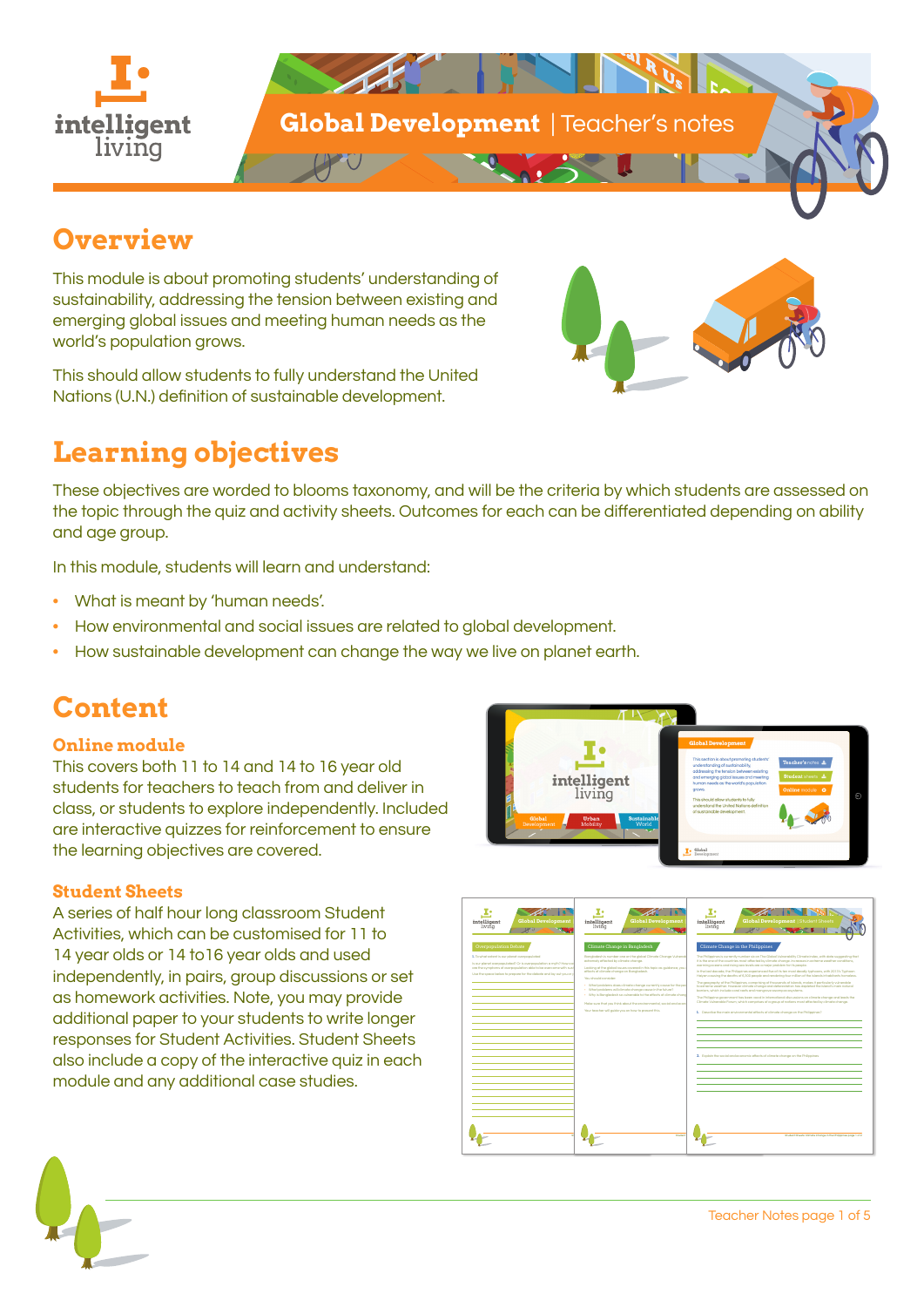

## **Student Activities**

### **Overview**

This section contains curriculum links and expected outcomes for each activity, additional notes and discussion topics. This should aid teachers in setting outcomes according to their assessment strategy.

Student Activities can be differentiated by outcomes. Note that where 'Supported Foundation' is indicated, a support sheet is available for students who may require additional support. Teachers may wish to differentiate the expected outcomes depending on the age and key stage of the group.

The following table indicates which age group the sheet is most useful for:

| <b>Activity:</b>                            | <b>Supported</b><br><b>Foundation</b><br>11-14 yrs (KS3) | <b>Foundation</b><br>11-14 yrs (KS3) | Intermediate<br>11-14 yrs (KS3)/<br><b>Foundation 14-16</b><br>$yrs$ (KS4) | Higher<br>11-14 yrs (KS3)/<br><b>Intermediate</b><br>14-16 yrs (KS4) | <b>Higher 14-16</b><br>$yrs$ (KS4) |
|---------------------------------------------|----------------------------------------------------------|--------------------------------------|----------------------------------------------------------------------------|----------------------------------------------------------------------|------------------------------------|
| Overpopulation<br><b>Debate</b>             |                                                          | ×                                    | x                                                                          | x                                                                    | x                                  |
| <b>Climate Change</b><br>in Bangladesh      |                                                          |                                      | x                                                                          | ×                                                                    | x                                  |
| <b>Climate Change</b><br>in the Philippines | x                                                        | x                                    | x                                                                          | x                                                                    |                                    |

#### Curriculum links

| <b>Activity:</b>                            | <b>Type of Activity</b> |          |          |                                   |        | 11-14 yrs (KS3) |             |         |             | 14-16 yrs (KS4) |   |              |             |           |            |   |              |
|---------------------------------------------|-------------------------|----------|----------|-----------------------------------|--------|-----------------|-------------|---------|-------------|-----------------|---|--------------|-------------|-----------|------------|---|--------------|
|                                             | Literacy                | Numeracy | Creative | Speaking<br>$\infty$<br>Listening | Debate | Independant     | Group       | Science | Geography   | <b>D8T</b>      | 꼮 | <b>PSHEE</b> | Scienc<br>Ò | Geography | <b>D8T</b> | 꼮 | <b>PSHEE</b> |
| Overpopulation<br>Debate                    |                         |          |          |                                   | x      | x               | $\mathbf x$ |         | $\mathbf x$ |                 | x | $\mathbf x$  |             | x         |            |   | x            |
| <b>Climate Change</b><br>in Bangladesh      |                         |          | x        |                                   |        |                 |             | x       | $\mathbf x$ |                 | x | $\mathbf x$  |             | x         |            |   | ×            |
| <b>Climate Change</b><br>in the Philippines | x                       |          | x        |                                   | x      | x               | $\mathbf x$ | x       |             |                 |   | x            | x           | x         |            |   | x            |

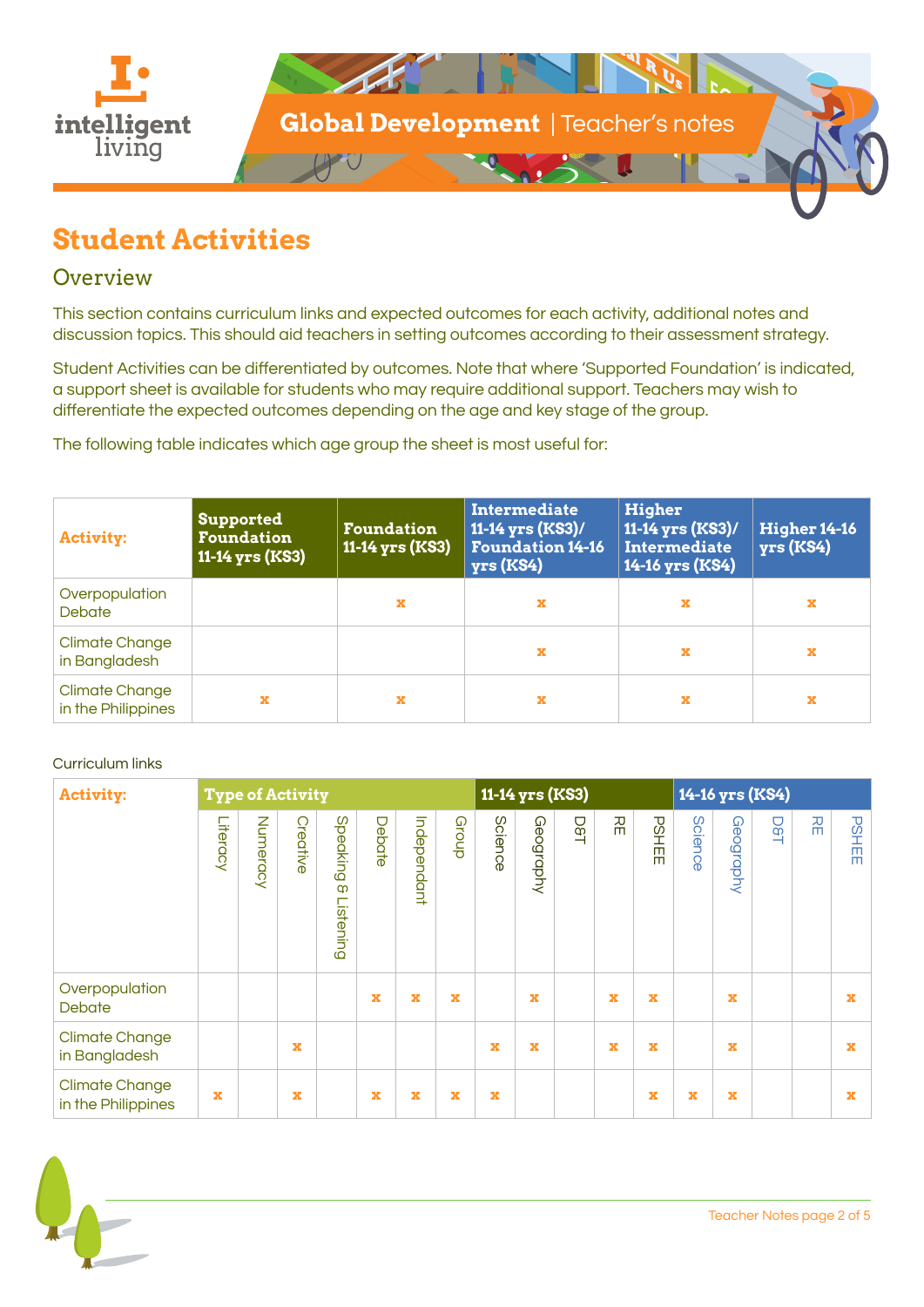

## **Student Activities**

Guidance and notes

### **1. Overpopulation Debate**

**Aim:** Students consider different perspectives on the overpopulation issue and the impacts of human needs on the environment.

**Preparation:** Teachers may wish to prepare students for the debate by tasking them with researching the topic of overpopulation either in class or for homework. Teachers can guide students to research two theorists: Thomas Malthus and Esther Boserup.



Short descriptions of both theorists views on overpopulation are below:

- Malthus invented the concept of overpopulation, and suggested that the Earth has a finite carrying capacity for human life. Once this is breached, there is a Malthusian Crisis, of poverty, hunger and environmental degradation.
- Boserup states that the more humans there are, the greater potential there is for innovation in survival, giving the world limitless carrying capacity.

Overpopulation is a contentious topic, and it may be useful to set rules for the debate with students, particularly with regards to comments on migration.

#### **Running the activity:**

Teachers can separate the class into two teams (affirmative and negative) to debate the following statement:

**"Overpopulation will cause too much damage to the environment and must be stopped."**

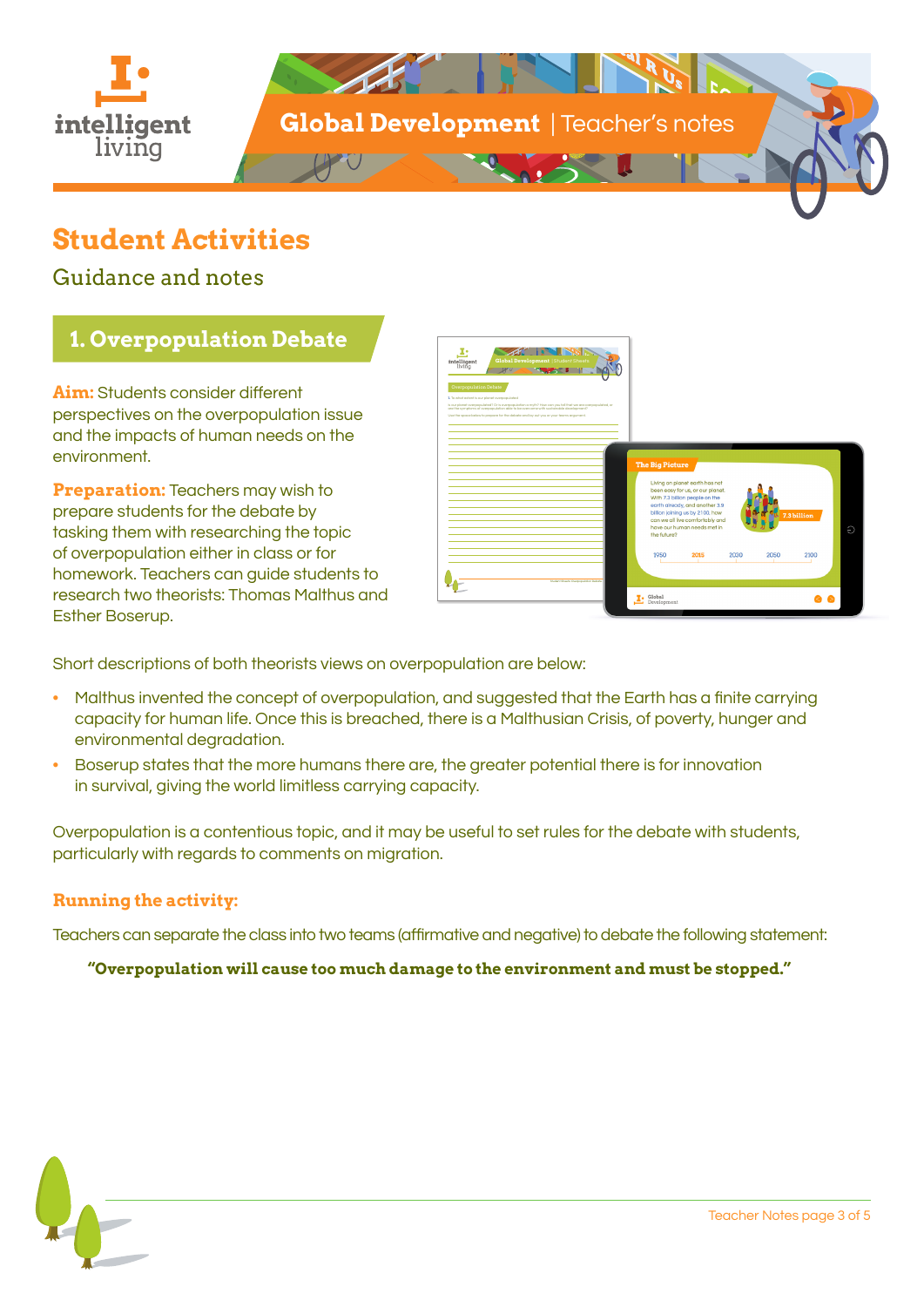

### **2. Climate Change in the Phillipines**

**Aim:** Students learn about a real world case study and complete the comprehension activity to improve their understanding of climate change.

**Running the activity:** This is a basic comprehension activity best suited for individuals to work on either in class or for home work. Suggested answers are provided below:

- **1.** Extreme weather, warming oceans, sea-level change, erosion of natural barriers such as coral reefs, all as an effect of climate change.
- **2.** Massive displacement of people, homelessness, poverty, the cost of rebuilding infrastructure.
- Student Sheets: Climate Change in the Philippines page 1 of 2

Climate Change in the Philippines

The Philippines is currently number six on The Global Vulnerability Climate index, with data suggesting that it is the one of the countries most affected by climate change. Increases in extreme weather conditions, warming oceans and rising sea levels are a major problem for its people. In the last decade, the Philippines experienced five of its ten most deadly typhoons, with 2013's Typhoon Haiyan causing the deaths of 6,300 people and rendering four million of the islands inhabitants homeless. to extreme weather. However climate change and deforestation has depleted the island's main natural barriers, which include coral reefs and mangrove swamp ecosystems. Climate Vulnerable Forum, which comprises of a group of nations most affected by climate change. **1.** Describe the main environmental effects of climate change on the Philippines?

**2.** Explain the social and economic effects of climate change on the Philippines of conomic explanations of con-

- **3.** Reasons include: The destruction of natural barriers, its location as a collection of islands in the pacific, the lack of money to provide protection, that the people are spread over thousands of small islands.
- **4.** Solutions could include: sustainable buildings and infrastructure that can protect people against extreme weather events, regulation change to ensure sustainable development i.e protection for natural environments, actions to combat climate change.

**Extension activity:** Design a two-minute advert to raise awareness of the plight of the people of the Philippines, for use on a popular video sharing platform.

Note: This could be used instead of the comprehension, depending on the type of class.

### **3. Climate Change in Bangladesh**

**Aim:** Students research the social, environmental and economic impacts of climate change in the region, and synthesise their findings in a fact sheet.

**Running the activity:** Students write a fact sheet to summarise their research into an introductory paragraph providing an overview of an issue and a bullet point list of relevant facts.

Students should include flash flooding, storm surges, extreme temperatures, drought, cyclones, the following environmental impacts: on agriculture and fisheries, water and biodiversity.

They may include details about poverty and inequality in Bangladesh, the impact of rapid population growth and geographical vulnerabilities, such as much of the country being on a floodplain.

**Extension activity:** Adapt the extension activity above for Activity 2 to designing an advert to raise awareness around the impact of climate change in the region.